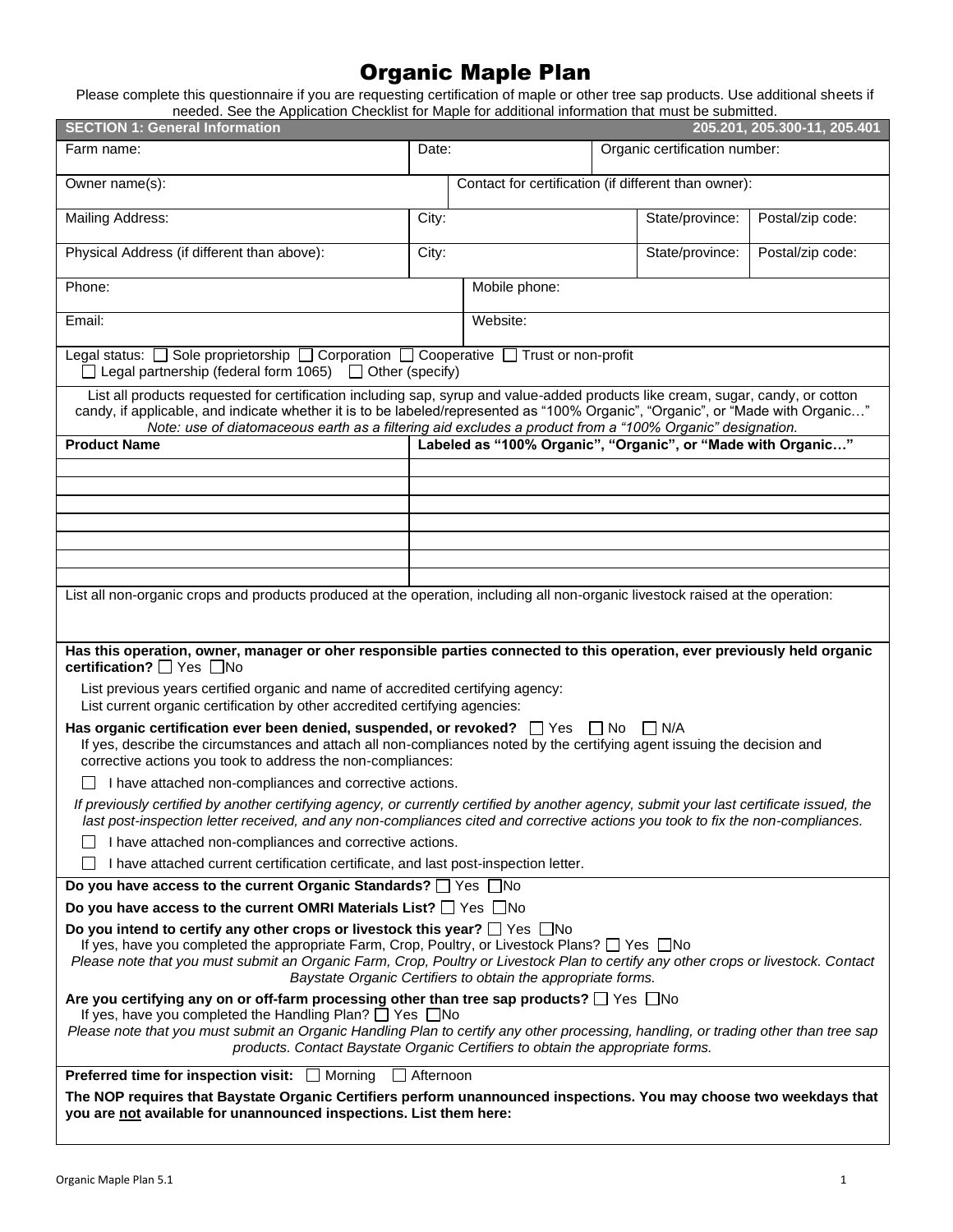|                                   | <b>SECTION 2: General Tapped Areas Information</b>                                                                                                                                                                                                                                                                                                                                                                                                                                                                                                                                                          |                           |                                                              |                               | 205.201, 205.202               |
|-----------------------------------|-------------------------------------------------------------------------------------------------------------------------------------------------------------------------------------------------------------------------------------------------------------------------------------------------------------------------------------------------------------------------------------------------------------------------------------------------------------------------------------------------------------------------------------------------------------------------------------------------------------|---------------------------|--------------------------------------------------------------|-------------------------------|--------------------------------|
|                                   | Attach Field History Affidavits for all new tracts, newly transitioning tracts, and tracts that you have had less than 3 years. Attach<br>maps for each tapped area and be sure to include features such as collection tanks, main lines, sugarhouse location and biodiversity<br>features such as wetlands, riparian areas, grasslands, wildlife habitat and plantings such as hedgerows and windbreaks.                                                                                                                                                                                                   |                           |                                                              |                               |                                |
| <b>Tract ID or Name</b>           | List each tapped area in the operation, whether organic, transitional or conventional:<br><b>Tract Physical Address</b>                                                                                                                                                                                                                                                                                                                                                                                                                                                                                     | <b>Number</b><br>of Acres | Organic (O),<br>Transitional (T),<br><b>Conventional (C)</b> | Rented (R)<br>or Owned<br>(O) | <b>Tapped</b><br>this<br>Year? |
|                                   |                                                                                                                                                                                                                                                                                                                                                                                                                                                                                                                                                                                                             |                           |                                                              |                               |                                |
|                                   |                                                                                                                                                                                                                                                                                                                                                                                                                                                                                                                                                                                                             |                           |                                                              |                               |                                |
|                                   |                                                                                                                                                                                                                                                                                                                                                                                                                                                                                                                                                                                                             |                           |                                                              |                               |                                |
|                                   |                                                                                                                                                                                                                                                                                                                                                                                                                                                                                                                                                                                                             |                           |                                                              |                               |                                |
|                                   |                                                                                                                                                                                                                                                                                                                                                                                                                                                                                                                                                                                                             |                           |                                                              |                               |                                |
|                                   |                                                                                                                                                                                                                                                                                                                                                                                                                                                                                                                                                                                                             |                           |                                                              |                               |                                |
|                                   |                                                                                                                                                                                                                                                                                                                                                                                                                                                                                                                                                                                                             |                           |                                                              |                               |                                |
| certification, please explain:    | For any organic rented tracts noted above, do you make all management decisions for the property? $\Box$ Yes $\;\Box$ No<br>If no, please explain, including how you ensure that management of these tracts meets organic standards.<br>(Renewal Applicants) If there has been any ownership or management changes since last year to any tracts requested for<br>If any organic tracts include preservation/preserved areas, conservation areas, wetlands, wildlife areas or otherwise<br>protected areas, please explain the restrictions in place including under whose authority: $\Box$ Not applicable |                           |                                                              |                               |                                |
|                                   | <b>SECTION 3: Soil, Fertility and Natural Resources</b>                                                                                                                                                                                                                                                                                                                                                                                                                                                                                                                                                     |                           |                                                              |                               | 205.203                        |
| What are your general soil types? |                                                                                                                                                                                                                                                                                                                                                                                                                                                                                                                                                                                                             |                           |                                                              |                               |                                |
|                                   | What are your soil/nutrient deficiencies?<br>Please describe how you maintain soil fertility in the tapped areas, including any fertility products used, their brand name,<br>reason for use and frequency of use. If you use any restricted fertility products, describe how you comply with their restrictions:                                                                                                                                                                                                                                                                                           |                           |                                                              |                               |                                |
|                                   | Do you spread any composted or anaerobically digested manure in the tapped areas? $\Box$ Yes $\Box$ No<br>If yes, contact our office to submit a description of the composting or digesting process.                                                                                                                                                                                                                                                                                                                                                                                                        |                           |                                                              |                               |                                |
|                                   | Do you spread uncomposted manure or do you silvopasture your livestock in the tapped areas? $\Box$ Yes $\Box$ No<br>If yes, list the source of the manure, any materials in the manure (sawdust or hay bedding, pit additives, etc.) and the dates and<br>amounts of manure applied or the dates and number of animals silvopastured.                                                                                                                                                                                                                                                                       |                           |                                                              |                               |                                |
|                                   | Do you use sewage sludge as a fertilizer? $\Box$ Yes $\Box$ No                                                                                                                                                                                                                                                                                                                                                                                                                                                                                                                                              |                           |                                                              |                               |                                |
|                                   | Do you burn crop residues? $\Box$ Yes $\Box$ No<br>If yes, describe what is burned and for what reasons:                                                                                                                                                                                                                                                                                                                                                                                                                                                                                                    |                           |                                                              |                               |                                |

If yes, describe where and how the lumber is used:

| Attach Field History Affidavits for all new tracts, newly transitioning tracts, and tracts that you have had less than 3 years. Attach |
|----------------------------------------------------------------------------------------------------------------------------------------|
| maps for each tapped area and be sure to include features such as collection tanks, main lines, sugarhouse location and biodiversity   |
| $\pm$ paturas such as watlands, ringing nears arasslands, wildlifa habitat and plantings such as hadnarows and windbraaks              |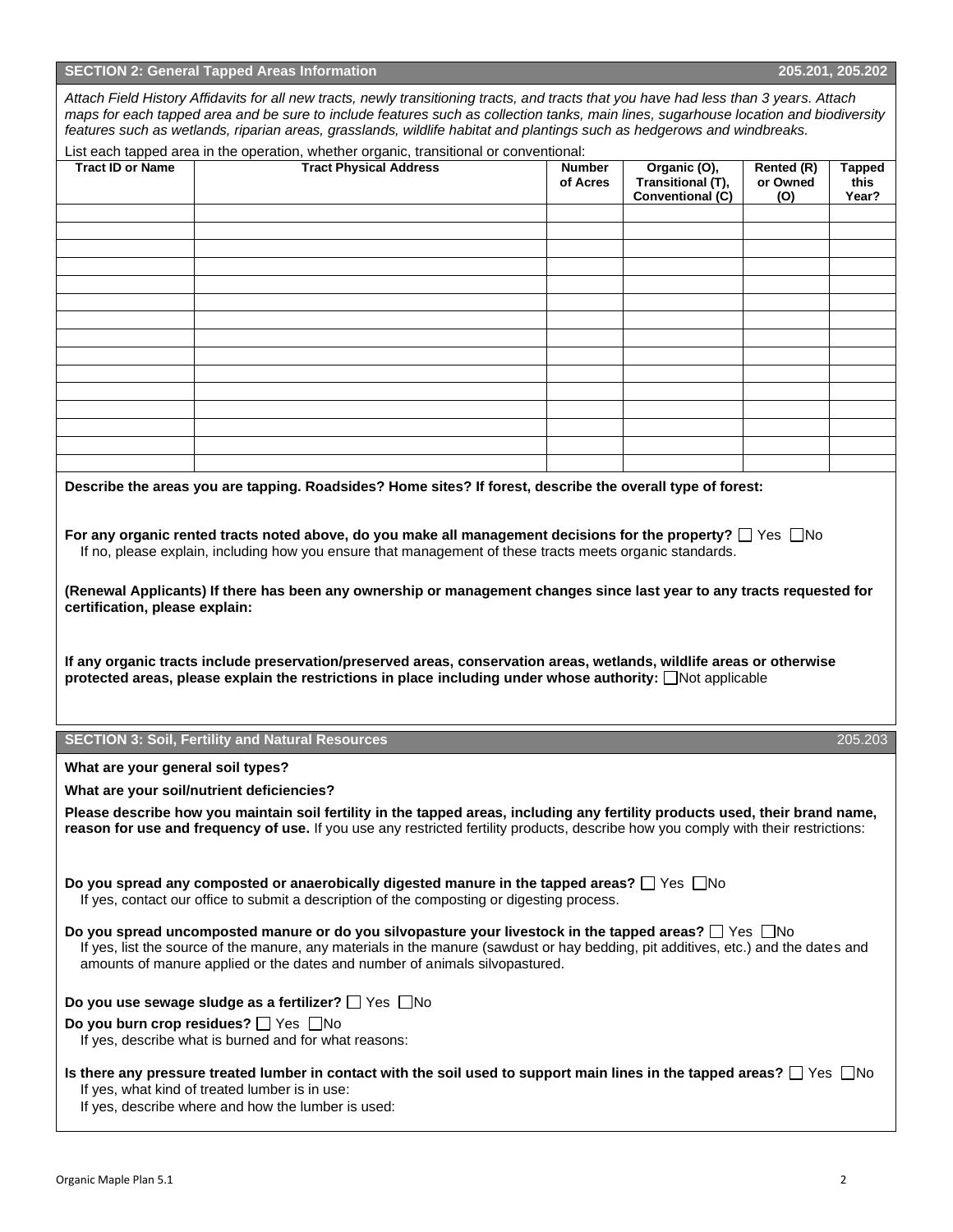| SECTION 3: Soil, Fertility and Natural Resources (cont.)                                                                                                                                                                                                                                                                                                                                                                                                                                                                                        |                                                                                                      |                           |                           |                                                                                    |  |
|-------------------------------------------------------------------------------------------------------------------------------------------------------------------------------------------------------------------------------------------------------------------------------------------------------------------------------------------------------------------------------------------------------------------------------------------------------------------------------------------------------------------------------------------------|------------------------------------------------------------------------------------------------------|---------------------------|---------------------------|------------------------------------------------------------------------------------|--|
| How do you maintain and improve forest health and wildlife habitat on the tracts you are certifying?<br>$\Box$ Harvest from stable population $\Box$ Minimize impact on sensitive areas $\Box$ Stands allowed to naturally re-establish                                                                                                                                                                                                                                                                                                         |                                                                                                      |                           |                           |                                                                                    |  |
| □ Native trees/shrubs allowed to naturally re-establish □ Conserve snags and/or live trees with cavities                                                                                                                                                                                                                                                                                                                                                                                                                                        |                                                                                                      |                           |                           |                                                                                    |  |
|                                                                                                                                                                                                                                                                                                                                                                                                                                                                                                                                                 | Remove non-native, invasive species $\Box$ Leave deadwood and/or brush piles $\Box$ Other (specify): |                           |                           |                                                                                    |  |
| How do you protect soils from eroding and support biodiversity outside the facility? $\Box$ Native plant landscaping $\Box$ Swales<br>$\Box$ Vegetative cover or filter strips $\Box$ Grassy waterway/rain gardens $\Box$ Direct runoff into pond $\Box$ Mulch $\Box$ other (specify)                                                                                                                                                                                                                                                           |                                                                                                      |                           |                           |                                                                                    |  |
|                                                                                                                                                                                                                                                                                                                                                                                                                                                                                                                                                 |                                                                                                      |                           |                           |                                                                                    |  |
| <b>SECTION 4: Crop Management</b>                                                                                                                                                                                                                                                                                                                                                                                                                                                                                                               |                                                                                                      |                           |                           | 205.205, 205.206                                                                   |  |
| What weed, disease or pest issues do you have in the tapped areas (include 4-footed pests)? What methods do you use to                                                                                                                                                                                                                                                                                                                                                                                                                          |                                                                                                      |                           |                           |                                                                                    |  |
| control them? $\Box$ No issues<br>List all products used to manage tree health, weeds, pests and disease, including brand names, if applicable: None                                                                                                                                                                                                                                                                                                                                                                                            |                                                                                                      |                           |                           |                                                                                    |  |
|                                                                                                                                                                                                                                                                                                                                                                                                                                                                                                                                                 |                                                                                                      |                           |                           |                                                                                    |  |
| What additional management practices do you use to ensure tree health of your tapped trees? Include your criteria for and<br>frequency of thinning, if applicable: □None                                                                                                                                                                                                                                                                                                                                                                        |                                                                                                      |                           |                           |                                                                                    |  |
| What date did/will you begin collecting sap this year?<br>How many gallons of syrup do you expect to make this year?<br>How many taps did you use last year? Organic:<br>Non-Organic:<br>How many taps do you anticipate using this year? Organic:<br>Non-Organic:<br>Do you use antibacterial spouts/taps (i.e., Zap Bac)?<br>Does any of your equipment (buckets, taps, fittings, tanks, etc.) contain galvanized material? $\Box$ Yes $\Box$ No                                                                                              |                                                                                                      |                           |                           |                                                                                    |  |
| Please complete the table below showing the size and number of taps per tree used by diameter breast height (DBH):                                                                                                                                                                                                                                                                                                                                                                                                                              |                                                                                                      |                           |                           |                                                                                    |  |
| Baystate's guidance stipulates the following for allowed taps: a minimum 9" DBH for 1 standard tap, 14" DBH for 2 taps, 18" DBH for<br>3 taps. If using health taps, 24" for 4 taps, 36" for 5 taps.                                                                                                                                                                                                                                                                                                                                            |                                                                                                      |                           |                           |                                                                                    |  |
|                                                                                                                                                                                                                                                                                                                                                                                                                                                                                                                                                 |                                                                                                      |                           |                           |                                                                                    |  |
| <b>Tree Size in Inches DBH</b>                                                                                                                                                                                                                                                                                                                                                                                                                                                                                                                  |                                                                                                      | Number of Taps per Tree   |                           | <b>Size of Taps Used</b>                                                           |  |
|                                                                                                                                                                                                                                                                                                                                                                                                                                                                                                                                                 |                                                                                                      |                           |                           |                                                                                    |  |
|                                                                                                                                                                                                                                                                                                                                                                                                                                                                                                                                                 |                                                                                                      |                           |                           |                                                                                    |  |
|                                                                                                                                                                                                                                                                                                                                                                                                                                                                                                                                                 |                                                                                                      |                           |                           |                                                                                    |  |
|                                                                                                                                                                                                                                                                                                                                                                                                                                                                                                                                                 |                                                                                                      |                           |                           |                                                                                    |  |
| What is the smallest size tree you tap?                                                                                                                                                                                                                                                                                                                                                                                                                                                                                                         |                                                                                                      |                           |                           |                                                                                    |  |
|                                                                                                                                                                                                                                                                                                                                                                                                                                                                                                                                                 | Baystate's guidance specifies tapping trees no smaller than 9" DBH.                                  |                           |                           |                                                                                    |  |
| If you tap trees smaller than 9" DBH, what is your rationale for doing so? $\square$ N/A                                                                                                                                                                                                                                                                                                                                                                                                                                                        |                                                                                                      |                           |                           |                                                                                    |  |
|                                                                                                                                                                                                                                                                                                                                                                                                                                                                                                                                                 |                                                                                                      |                           |                           |                                                                                    |  |
|                                                                                                                                                                                                                                                                                                                                                                                                                                                                                                                                                 |                                                                                                      |                           |                           |                                                                                    |  |
| <b>SECTION 5: Maintenance of Organic Integrity</b>                                                                                                                                                                                                                                                                                                                                                                                                                                                                                              |                                                                                                      |                           |                           | 205.201, 205.202, 205.272                                                          |  |
| <b>Adjoining Land Use.</b><br>The Organic Standards require that organic production areas have distinct boundaries and buffer zones to prevent the unintended<br>application or contact with potential prohibited substance applied to adjoining non-organic land. Buffers must be sufficient in size and<br>other features (windbreaks, diversion ditches) to prevent contact. Abutter Forms may be required when buffers appear insufficient to<br>an adjacent source of potential contamination. Buffers will be checked at your inspection. |                                                                                                      |                           |                           | $\Box$ N/A                                                                         |  |
| In the table below, list all buffers you maintain between organic tracts, and adjoining potential sources of contamination. Please show<br>all adjoining land use on your maps.                                                                                                                                                                                                                                                                                                                                                                 |                                                                                                      |                           |                           |                                                                                    |  |
| <b>Tract ID or Name</b>                                                                                                                                                                                                                                                                                                                                                                                                                                                                                                                         | <b>Type of Buffer (Crop</b><br>land, tree line,<br>hedgerow, grass, etc.)                            | Width of<br><b>Buffer</b> | <b>Adjoining Land Use</b> | If Trees are Tapped in the<br>Buffer, Describe Use (sale,<br>home use, feed, etc.) |  |
|                                                                                                                                                                                                                                                                                                                                                                                                                                                                                                                                                 |                                                                                                      |                           |                           |                                                                                    |  |
|                                                                                                                                                                                                                                                                                                                                                                                                                                                                                                                                                 |                                                                                                      |                           |                           |                                                                                    |  |
|                                                                                                                                                                                                                                                                                                                                                                                                                                                                                                                                                 |                                                                                                      |                           |                           |                                                                                    |  |
|                                                                                                                                                                                                                                                                                                                                                                                                                                                                                                                                                 |                                                                                                      |                           |                           |                                                                                    |  |
|                                                                                                                                                                                                                                                                                                                                                                                                                                                                                                                                                 |                                                                                                      |                           |                           |                                                                                    |  |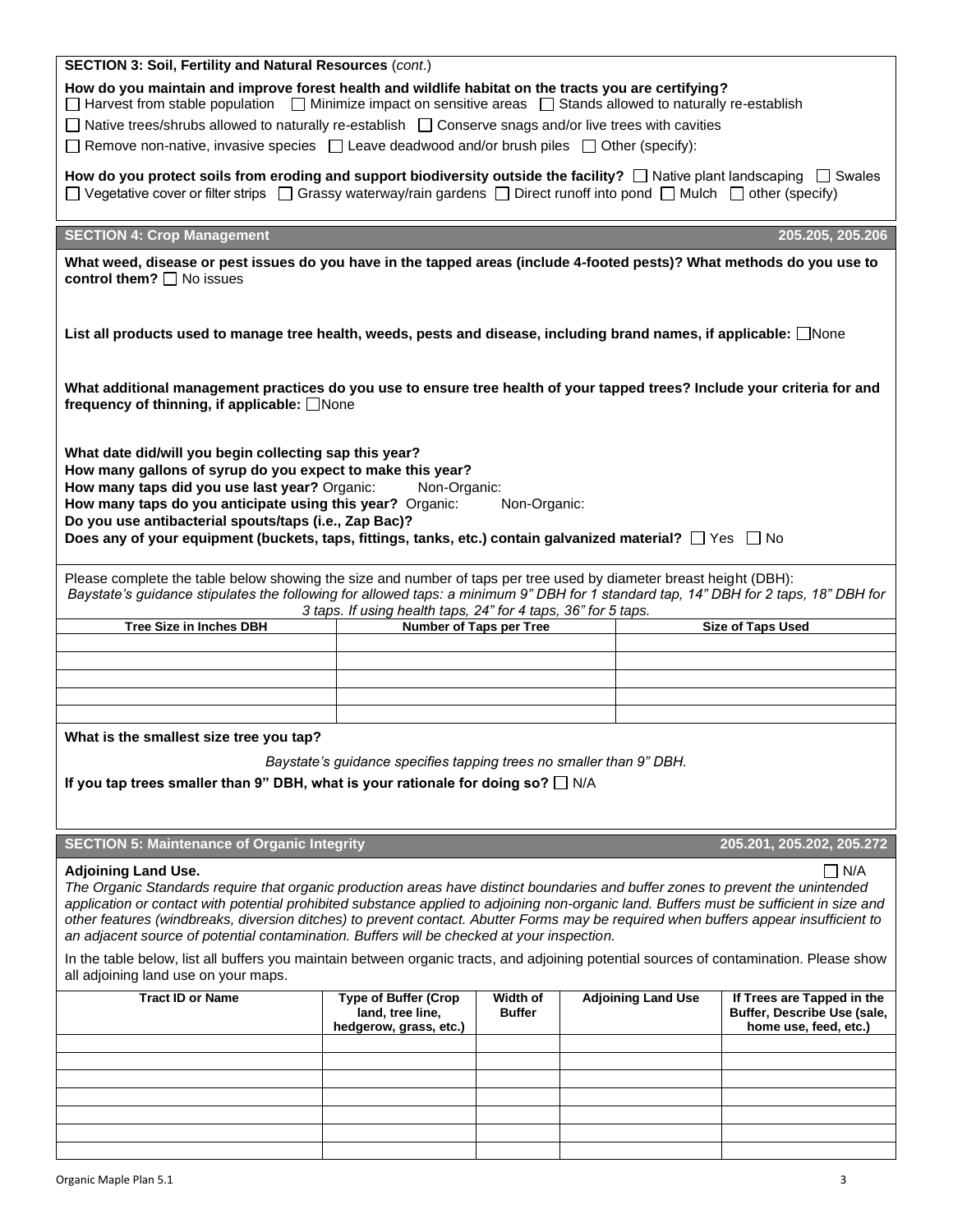| <b>SECTION 5: Maintenance of Organic Integrity (cont.)</b>                                                                                                                                                                                                     |                                                                                                                      |                                          |                                                                                             |  |
|----------------------------------------------------------------------------------------------------------------------------------------------------------------------------------------------------------------------------------------------------------------|----------------------------------------------------------------------------------------------------------------------|------------------------------------------|---------------------------------------------------------------------------------------------|--|
| What written notifications do you have to prevent accidental contamination of organic areas? $\Box$ None<br>$\Box$ Adjoining Neighbors $\Box$ DOT/Utilities $\Box$ State agencies $\Box$ Aerial spray companies $\Box$ FSA Office $\Box$ Other (specify)       |                                                                                                                      |                                          |                                                                                             |  |
|                                                                                                                                                                                                                                                                | Have you posted "No Spray" signs or something similar along roadsides that adjoin organic land? $\Box$ Yes $\Box$ No |                                          |                                                                                             |  |
| Do any of your tracts or portions of them flood frequently (more than once every ten years)? $\Box$ Yes $\Box$ No<br>If yes, list tract IDs or names:                                                                                                          |                                                                                                                      |                                          |                                                                                             |  |
| Describe your sap collecting, sap filtering, RO (if applicable), boiling, syrup filtering, and bulk syrup storage practices. You<br>$\Box$ Separate description attached.<br>may submit a separate detailed description covering each step of production.      |                                                                                                                      |                                          |                                                                                             |  |
|                                                                                                                                                                                                                                                                |                                                                                                                      |                                          |                                                                                             |  |
|                                                                                                                                                                                                                                                                |                                                                                                                      |                                          |                                                                                             |  |
|                                                                                                                                                                                                                                                                |                                                                                                                      |                                          |                                                                                             |  |
|                                                                                                                                                                                                                                                                |                                                                                                                      |                                          |                                                                                             |  |
| What defoamers do you use? (brand/manufacturer)                                                                                                                                                                                                                |                                                                                                                      |                                          |                                                                                             |  |
| Are all defoamers organic? □ Yes □ No<br>If no, explain:                                                                                                                                                                                                       |                                                                                                                      |                                          |                                                                                             |  |
|                                                                                                                                                                                                                                                                |                                                                                                                      |                                          |                                                                                             |  |
| What filtering agents do you use (i.e., Diatomaceous Earth)? (specify brand/manufacturer)                                                                                                                                                                      |                                                                                                                      |                                          |                                                                                             |  |
| List equipment used for sap collecting, filtering, RO, boiling, bulk storage and packaging. Attach a separate list if needed.                                                                                                                                  |                                                                                                                      |                                          |                                                                                             |  |
|                                                                                                                                                                                                                                                                |                                                                                                                      |                                          | (Equipment for value added products like cream, candy and sugar to be listed in SECTION 6.) |  |
| To prevent commingling and contamination, all equipment used in organic production must be free of non-organic residue and<br>prohibited materials. Equipment used for both organic and conventional must be cleaned prior to use on organic land or products. |                                                                                                                      |                                          |                                                                                             |  |
| Equipment                                                                                                                                                                                                                                                      | Owned (O),                                                                                                           | <b>Used on Both</b>                      | <b>Describe How Equipment Is Cleaned Before Use</b>                                         |  |
|                                                                                                                                                                                                                                                                | Rented (R), or<br>Custom (C)                                                                                         | Organic &<br>Non-Organic?<br>(Yes or No) | on Organic (including water rinses, if applicable)                                          |  |
|                                                                                                                                                                                                                                                                |                                                                                                                      |                                          |                                                                                             |  |
|                                                                                                                                                                                                                                                                |                                                                                                                      |                                          |                                                                                             |  |
|                                                                                                                                                                                                                                                                |                                                                                                                      |                                          |                                                                                             |  |
|                                                                                                                                                                                                                                                                |                                                                                                                      |                                          |                                                                                             |  |
|                                                                                                                                                                                                                                                                |                                                                                                                      |                                          |                                                                                             |  |
|                                                                                                                                                                                                                                                                |                                                                                                                      |                                          |                                                                                             |  |
| How do you clean tap lines at the beginning and/or end of the season?                                                                                                                                                                                          |                                                                                                                      |                                          |                                                                                             |  |
| Describe all syrup equipment cleaning including RO cleaning and storage procedures not described above:                                                                                                                                                        |                                                                                                                      |                                          |                                                                                             |  |
| (Report value-added product equipment cleaning in SECTION 6.)                                                                                                                                                                                                  |                                                                                                                      |                                          |                                                                                             |  |
|                                                                                                                                                                                                                                                                |                                                                                                                      |                                          |                                                                                             |  |
|                                                                                                                                                                                                                                                                |                                                                                                                      |                                          |                                                                                             |  |
| List all materials used for membrane cleaning, membrane storage, descaling of pans, and all other syrup equipment<br>cleaning:                                                                                                                                 |                                                                                                                      |                                          |                                                                                             |  |
|                                                                                                                                                                                                                                                                |                                                                                                                      |                                          |                                                                                             |  |
| What is the source(s) of the water used to clean equipment?                                                                                                                                                                                                    |                                                                                                                      |                                          |                                                                                             |  |
| If you treat the water before use in any way, describe how: $\Box$ N/A                                                                                                                                                                                         |                                                                                                                      |                                          |                                                                                             |  |
| Attach a current water test for coliform/E. coli for each well/surface water source. Tests are not needed for municipal or permeate.                                                                                                                           |                                                                                                                      |                                          |                                                                                             |  |
| Describe how you package organic sap/syrup for sale, including types and sizes of retail and bulk packaging used.<br>$\Box$ I have attached a sample of each retail and non-retail label planned for organic sap/syrup products.                               |                                                                                                                      |                                          |                                                                                             |  |
|                                                                                                                                                                                                                                                                |                                                                                                                      |                                          |                                                                                             |  |
| Parallel Production. If you also produce transitional or conventional sap/syrup, describe how you ensure no commingling                                                                                                                                        |                                                                                                                      |                                          |                                                                                             |  |
| with or contamination of organic product with non-organic in collection, processing, and packaging: $\Box$ N/A                                                                                                                                                 |                                                                                                                      |                                          |                                                                                             |  |
|                                                                                                                                                                                                                                                                |                                                                                                                      |                                          |                                                                                             |  |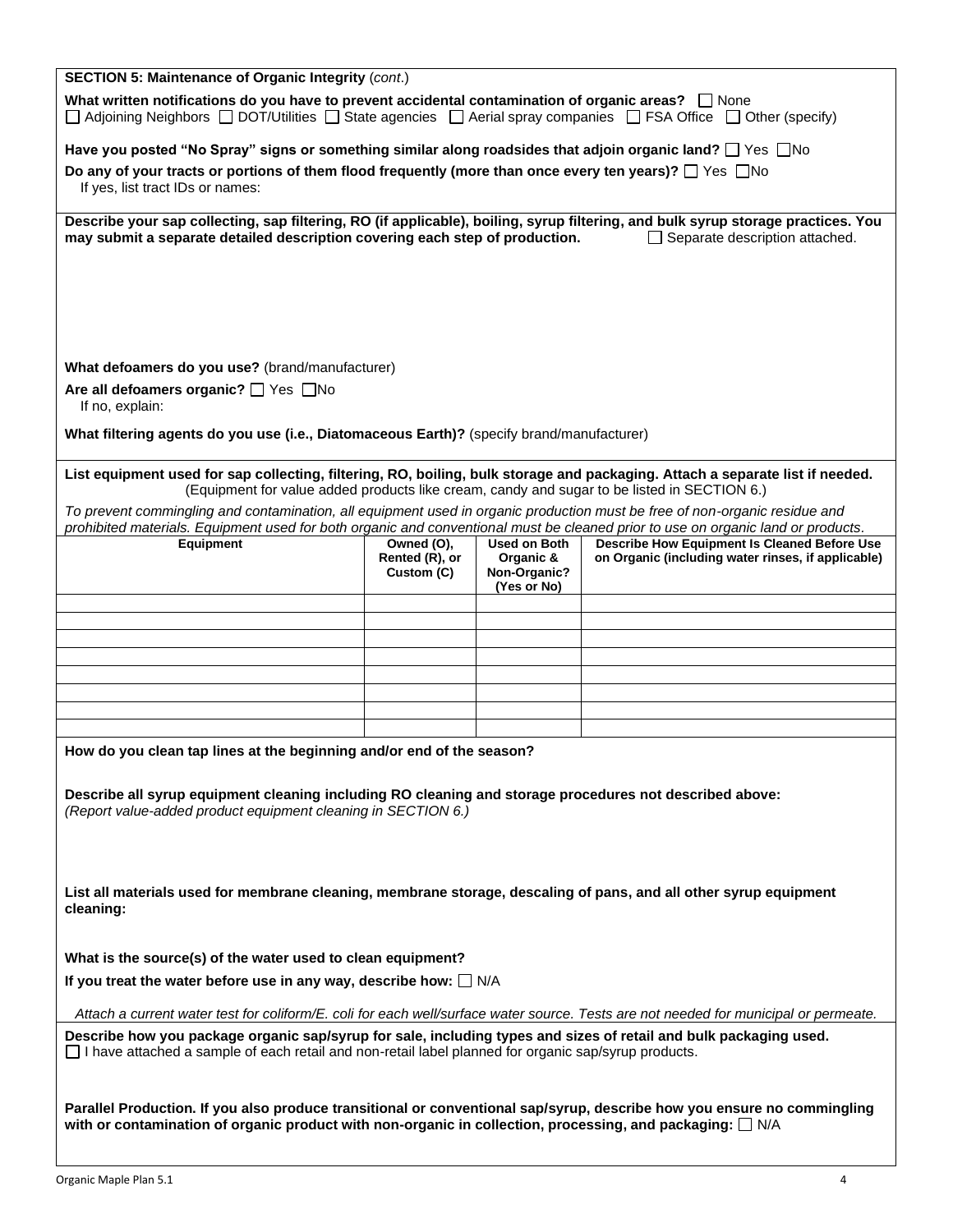| <b>SECTION 6: Additional Processing or Handling</b>                                                                                                                                                                                                                                                                                                                                                                                                                                                                                  | 205.270-272, 205.300-309 |  |  |  |
|--------------------------------------------------------------------------------------------------------------------------------------------------------------------------------------------------------------------------------------------------------------------------------------------------------------------------------------------------------------------------------------------------------------------------------------------------------------------------------------------------------------------------------------|--------------------------|--|--|--|
| Indicate what additional processing/handling you wish to certify. Check all that are applicable.<br>$\Box$ I am certifying only sap/syrup, no other products, and I do not bring in sap/syrup from other producers (skip to SECTION 7).<br>$\Box$ I produce processed maple products for organic sale (candy, sugar, cream, etc.)<br>□ I bring in sap/syrup and process or repackage it for organic sale. Brought in sap/syrup must be from certified organic sources.                                                               |                          |  |  |  |
| If you are processing/repackaging brought in sap/syrup, is it from certified organic source(s)? $\Box$ Yes $\Box$ No $\Box$ N/A                                                                                                                                                                                                                                                                                                                                                                                                      |                          |  |  |  |
| Facility Map. Attach a facility layout map, showing equipment and storage areas, including all pest control locations.<br>$\Box$ I have attached a facility layout map.                                                                                                                                                                                                                                                                                                                                                              |                          |  |  |  |
| Process Flowchart/Description. Attach a flowchart/description of the additional handling of organic products, showing each step in<br>the process beginning from when you receive ingredients and products and ending with transport/sale.<br>$\Box$ I have attached a flowchart/description.                                                                                                                                                                                                                                        |                          |  |  |  |
| Product Composition. Attach a Single-Ingredient Product Profile (SIPP) listing all single-ingredient products to be certified. Attach<br>an Organic Product Profile (OPP) for each multi-ingredient product. Submit copies of organic certificates for suppliers of organic<br>ingredients/processing aids, and organic compliance documentation for non-organic ingredients/processing aids.<br>I have attached the following: $\Box$ SIPP $\Box$ OPP(s) $\Box$ Organic Certificates(s) $\Box$ Non-Organic Compliance Documentation |                          |  |  |  |
| If any products use non-organic agricultural ingredients, describe your efforts to find organic versions of the ingredient<br>first, including what suppliers were contacted, when and what the result of the inquiry was: $\Box$ N/A                                                                                                                                                                                                                                                                                                |                          |  |  |  |
| Describe how water is used in the additional processing: (ingredient, cooking, cooling, equipment cleaning)                                                                                                                                                                                                                                                                                                                                                                                                                          |                          |  |  |  |
| If the water source is different than the source(s) described in SECTION 5, please describe additional source(s): $\Box$ N/A                                                                                                                                                                                                                                                                                                                                                                                                         |                          |  |  |  |
| Attach water test results for any additional sources, if applicable.                                                                                                                                                                                                                                                                                                                                                                                                                                                                 |                          |  |  |  |
| List all equipment used in the additional processing/handling of product, including cream or sugaring machines, molds,<br>etc.: (equipment for syrup should be listed in SECTION 5)                                                                                                                                                                                                                                                                                                                                                  |                          |  |  |  |
| Is this equipment also used for non-organic product? $\Box$ Yes $\Box$ No<br>If yes, is it cleaned prior to organic use? $\Box$ Yes $\Box$ No                                                                                                                                                                                                                                                                                                                                                                                        |                          |  |  |  |
| Describe how equipment is cleaned, including any materials used and their brand/manufacturer: (equipment cleaning for<br>syrup production should be listed in SECTION 5)                                                                                                                                                                                                                                                                                                                                                             |                          |  |  |  |
| If any equipment is purged with product as part of cleaning, what is done with the purged product? $\Box$ N/A                                                                                                                                                                                                                                                                                                                                                                                                                        |                          |  |  |  |
| Describe packaging of additional organic products for sale, including types and sizes of retail and bulk packaging used.                                                                                                                                                                                                                                                                                                                                                                                                             |                          |  |  |  |
| $\Box$ I have attached a sample of each retail and non-retail label planned for additional organic products.                                                                                                                                                                                                                                                                                                                                                                                                                         |                          |  |  |  |
| <b>SECTION 7: Pest Control, Storage, Transport and Marketing</b>                                                                                                                                                                                                                                                                                                                                                                                                                                                                     | 205.270-272, 205.300-309 |  |  |  |
| Describe how you control pests inside your facilities. Include passive controls like sanitation, exclusion, any equipment and<br>materials used and their brand/manufacturers. If you use a pest control contractor, include their contact information.                                                                                                                                                                                                                                                                              |                          |  |  |  |
| Describe how and where all organic product is stored, including bulk storage and package storage:                                                                                                                                                                                                                                                                                                                                                                                                                                    |                          |  |  |  |
| How are organic products marketed? $\Box$ farmers market $\Box$ on-farm retail<br>$\Box$ wholesale<br>□ CSA/subscription service<br>$\Box$ other (specify)<br>internet/website                                                                                                                                                                                                                                                                                                                                                       | $\Box$ bulk to processor |  |  |  |
| Parallel Production. If you also produce any transitional or conventional products, describe how you ensure no commingling with or<br>contamination of organic product with non-organic in storage, transport, and sale: $\Box$ N/A                                                                                                                                                                                                                                                                                                  |                          |  |  |  |
|                                                                                                                                                                                                                                                                                                                                                                                                                                                                                                                                      |                          |  |  |  |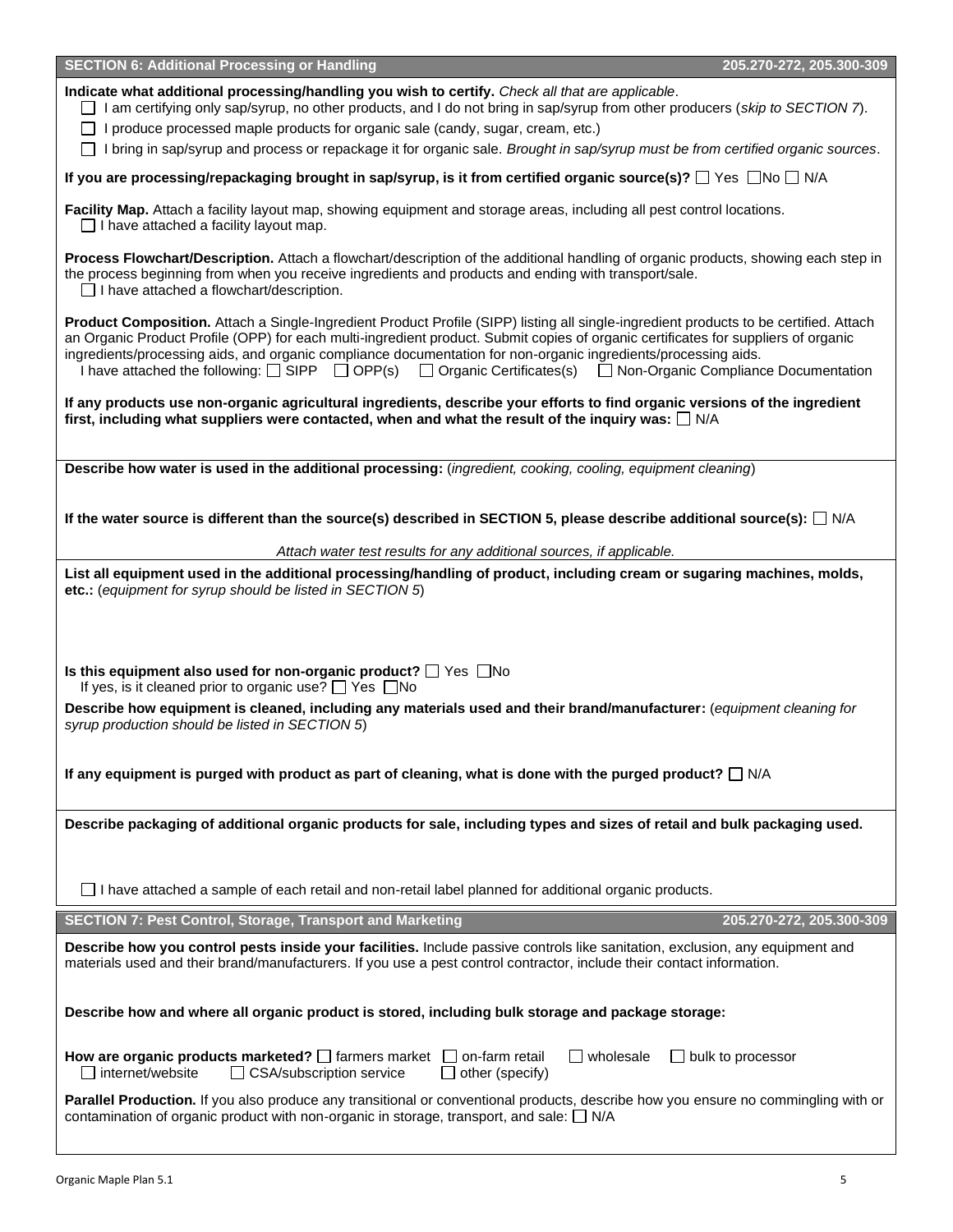| SECTION 7: Pest Control, Storage, Transport and Marketing (cont.)                                                                                                                                                                                                                                                                                                                                                                                                                                                                                                                                                                                                                                                                                                                                                                                                                                               |  |  |  |  |
|-----------------------------------------------------------------------------------------------------------------------------------------------------------------------------------------------------------------------------------------------------------------------------------------------------------------------------------------------------------------------------------------------------------------------------------------------------------------------------------------------------------------------------------------------------------------------------------------------------------------------------------------------------------------------------------------------------------------------------------------------------------------------------------------------------------------------------------------------------------------------------------------------------------------|--|--|--|--|
| Do you import sap and/or ingredients for finished products from Canada or any other foreign country? $\Box$ Yes $\Box$ No<br>If yes, please list the international source(s) and location(s) and all documentation received with each shipment.                                                                                                                                                                                                                                                                                                                                                                                                                                                                                                                                                                                                                                                                 |  |  |  |  |
| If yes, then you must fill out the Baystate Crop/Livestock Import/Export Addendum.                                                                                                                                                                                                                                                                                                                                                                                                                                                                                                                                                                                                                                                                                                                                                                                                                              |  |  |  |  |
| Do you plan on shipping organic sap or finished products to Canada or any foreign country? $\Box$ N/A $\Box$ Yes $\Box$ No                                                                                                                                                                                                                                                                                                                                                                                                                                                                                                                                                                                                                                                                                                                                                                                      |  |  |  |  |
| If yes, then you must fill out the Baystate Crop/Livestock Import/Export Addendum.                                                                                                                                                                                                                                                                                                                                                                                                                                                                                                                                                                                                                                                                                                                                                                                                                              |  |  |  |  |
| <b>SECTION 8: Monitoring and Recordkeeping</b><br>205.103                                                                                                                                                                                                                                                                                                                                                                                                                                                                                                                                                                                                                                                                                                                                                                                                                                                       |  |  |  |  |
| The Organic Standards requires organic operations to describe the monitoring practices and quality assurance steps they intend on<br>taking are being followed. Organic products must be traceable to the location they were produced/harvested. All monitoring is<br>required to be documented, and all records must also be accessible to the inspector.                                                                                                                                                                                                                                                                                                                                                                                                                                                                                                                                                      |  |  |  |  |
| How do you monitor the effectiveness of your fertility, soil and water quality, forest health, and wildlife habitat<br><b>management?</b> $\Box$ Soil/water testing $\Box$ Comparison of yields/sugar levels $\Box$ Surveys by self or government/private entities<br>$\Box$ Observation $\Box$ Other (specify):                                                                                                                                                                                                                                                                                                                                                                                                                                                                                                                                                                                                |  |  |  |  |
| How do you monitor tree health, weeds, pests, and disease? $\Box$ visual observation $\Box$ other (specify)<br>How often is the above monitoring conducted? $\Box$ weekly $\Box$ monthly $\Box$ annually $\Box$ as needed $\Box$ other specify)                                                                                                                                                                                                                                                                                                                                                                                                                                                                                                                                                                                                                                                                 |  |  |  |  |
| How do you monitor for potential contamination? $\square$ visually $\square$ photos $\square$ wind direction/speed $\square$ other (specify)<br>How often do you monitor? $\Box$ weekly $\Box$ monthly $\Box$ annually $\Box$ as needed $\Box$ other (specify)                                                                                                                                                                                                                                                                                                                                                                                                                                                                                                                                                                                                                                                  |  |  |  |  |
| How do you monitor the implementation of the Organic System Plan and how often? Check all that apply.                                                                                                                                                                                                                                                                                                                                                                                                                                                                                                                                                                                                                                                                                                                                                                                                           |  |  |  |  |
| $\Box$ Updating of certification certificates for organic ingredients $\Box$ Annually $\Box$ other (specify)<br>$\Box$ Updating compliance documentation for non-organic ingredients $\Box$ Annually $\Box$ other (specify)<br>$\Box$ Updating of the Organic Maple Plan and Product Profiles $\Box$ Annually $\Box$ other (specify)                                                                                                                                                                                                                                                                                                                                                                                                                                                                                                                                                                            |  |  |  |  |
| $\Box$ Periodic inventory $\Box$ Annually $\Box$ Twice a year $\Box$ Monthly $\Box$ other (specify)<br>Records kept? □ Yes □ No<br>$\Box$ Pest control internal $\Box$ Daily $\Box$ Weekly $\Box$ Monthly $\Box$ other (specify)<br>Records kept? □ Yes □ No<br>$\Box$ Pest control outside contractor $\Box$ Daily $\Box$ Weekly $\Box$ Monthly $\Box$ other (specify)<br>Records kept? □ Yes □ No<br>$\Box$ Auditing your own recordkeeping $\Box$ Annually $\Box$ Monthly $\Box$ other (specify)<br>Audit records kept? □ Yes □ No<br>$\Box$ QA/QC/Supervisory checks $\Box$ Daily $\Box$ Weekly $\Box$ Monthly $\Box$ other (specify)<br>Records kept? □ Yes □ No<br>$\Box$ Mock product recalls $\Box$ Annually $\Box$ Monthly $\Box$ other (specify)<br>Records kept? $\Box$ Yes $\Box$ No<br>$\Box$ Other (specify)<br>$\Box$ Annually $\Box$ Monthly $\Box$ other (specify)<br>Records kept? □ Yes □ No |  |  |  |  |
|                                                                                                                                                                                                                                                                                                                                                                                                                                                                                                                                                                                                                                                                                                                                                                                                                                                                                                                 |  |  |  |  |
| Which of the following records do you keep for organic production?<br>$\Box$ Tract maps $\Box$ Purchase receipts for materials $\Box$ Fertilizer use $\Box$ Weed/Pest/Disease control $\Box$ Stand management<br>□ Monitoring (fertility) □ Monitoring of soil, water, forestry/habitat □ Monitoring of tree health, weeds, pests, diseases<br>□ Boiling □ Packing □ Transport □ Sales □ Equipment cleaning □ Facility pest control<br>$\Box$ Tapping $\Box$ Sap collection<br>□ Value-added product production □ Receipts/Organic certificates for bought-in organic product □ Other (specify)                                                                                                                                                                                                                                                                                                                 |  |  |  |  |
| How long do you keep your records? Check one of the following:<br>$\Box$ 1 year $\Box$ 2 years $\Box$ 3 years $\Box$ 4 years $\Box$ 5 years $\Box$ other (specify)<br>The Organic Standards require records be maintained for 5 years.                                                                                                                                                                                                                                                                                                                                                                                                                                                                                                                                                                                                                                                                          |  |  |  |  |
| List all records you keep for non-organic production, if applicable:<br>□ Tract maps □ Purchase receipts for materials □ Fertilizer use □ Weed/Pest/Disease control □ Stand management<br>□ Monitoring (fertility) □ Monitoring of soil, water, forestry/habitat  □ Monitoring of tree health, weeds, pests, diseases<br>□ Boiling □ Packing □ Transport □ Sales □ Equipment cleaning □ Facility pest control<br>$\Box$ Tapping $\Box$ Sap collection<br>$\Box$ Value-added product production $\Box$ Receipts/Organic certificates for bought-in organic product $\Box$ Other (specify)                                                                                                                                                                                                                                                                                                                        |  |  |  |  |